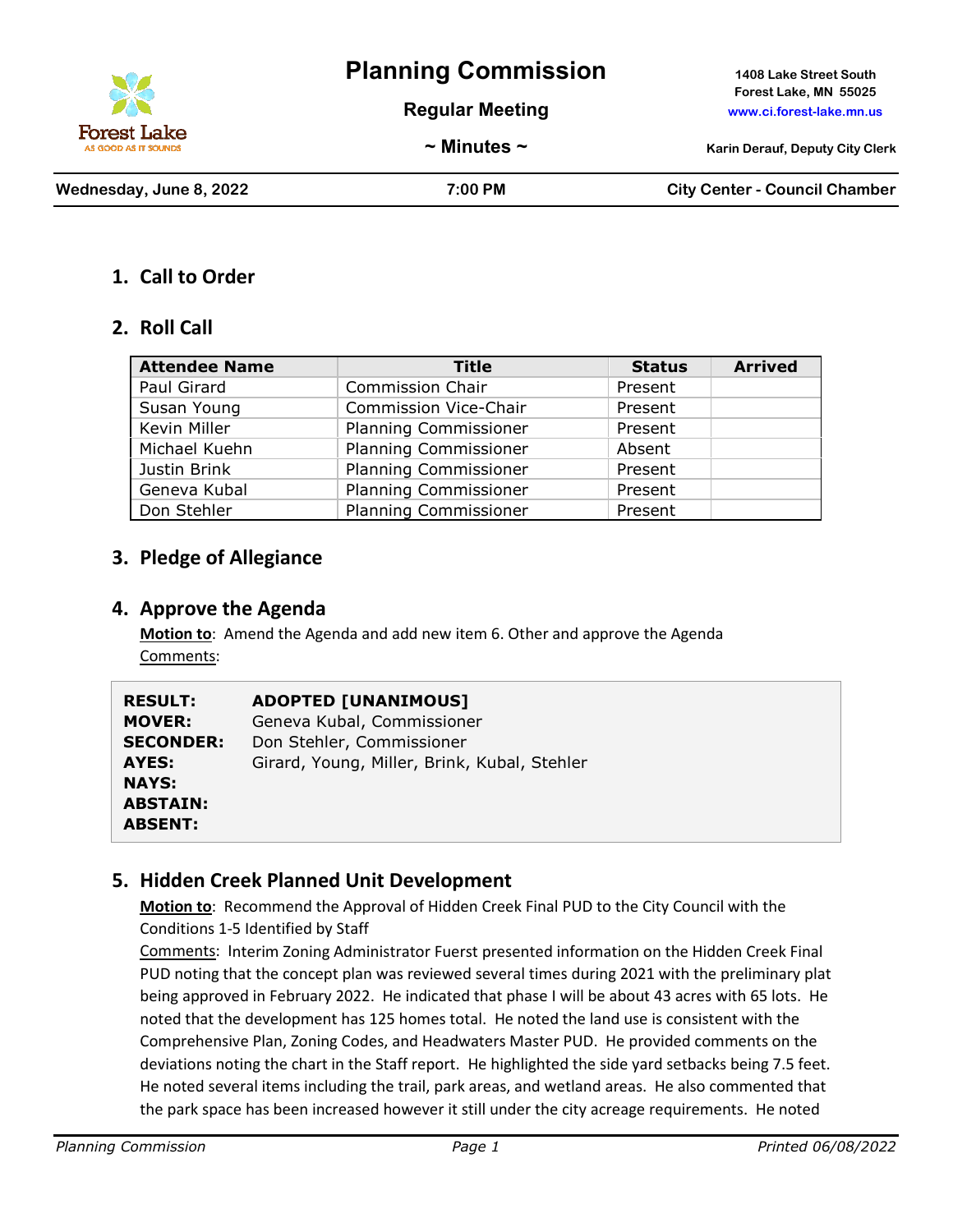# **Planning Commission 1408 Lake Street South**



**Regular Meeting www.ci.forest-lake.mn.us**

**~ Minutes ~ Karin Derauf, Deputy City Clerk**

**Wednesday, June 8, 2022 7:00 PM City Center - Council Chamber**

| Wednesday, June 8, 2022 |  |  |
|-------------------------|--|--|
|-------------------------|--|--|

that the next steps are a Final PUD and Plat presentation. He indicated that Staff recommendation

is to recommend approval to City Council.

Commissioner Young asked about Outlot E and Interim Zoning Administrator Fuerst indicated that it would be retained by the developer as a regional style pond. Chair Girard asked about landscape requirements. Interim Zoning Administrator Fuerst commented that the requirements will be a minimum of four trees per lot. Chair Girard also asked about trail connections and Interim Zoning Administrator Fuerst noted that there will be a trail through Outlot C to connect to the park and there will also be access from other points. Chair Girard asked about lot number 12 regarding the lot width and Interim Zoning Administrator Fuerst indicated he would verify the width.

John Dobbs, applicant, was available for comments.

Public Hearing opened at 7:17 p.m.

Erica Burns, Resident, asked about the plan to extend Headwaters Parkway. Interim Zoning Administrator Fuerst commented that the parkway would be extended along the south portion of the development.

Public Hearing closed at 7:19 p.m.

| <b>RESULT:</b>   | <b>ADOPTED [UNANIMOUS]</b>                   |
|------------------|----------------------------------------------|
| <b>MOVER:</b>    | Kevin Miller, Commissioner                   |
| <b>SECONDER:</b> | Geneva Kubal, Commissioner                   |
| AYES:            | Girard, Young, Miller, Brink, Kubal, Stehler |
| <b>NAYS:</b>     |                                              |
| <b>ABSTAIN:</b>  |                                              |
| <b>ABSENT:</b>   |                                              |

### **6. Other**

Comments: Community Development Director Wittman commented on her efforts in the past month since she started with Forest Lake. She also noted that she is working to have a full-time planner back in the office by the end of the year after the previous City Planner's departure. She also commented on the need for additional staffing in the Community Development Department. She also commented on the Open House on the final draft of the Downtown Plan. She noted there was about 60 people that attended and that the plan will be presented to the Planning Commission at the beginning of July. She also provided an update on the status of MXR-1 discussions. Chair Girard commented on code enforcement for electronic signs and noted there is a 20 second rule